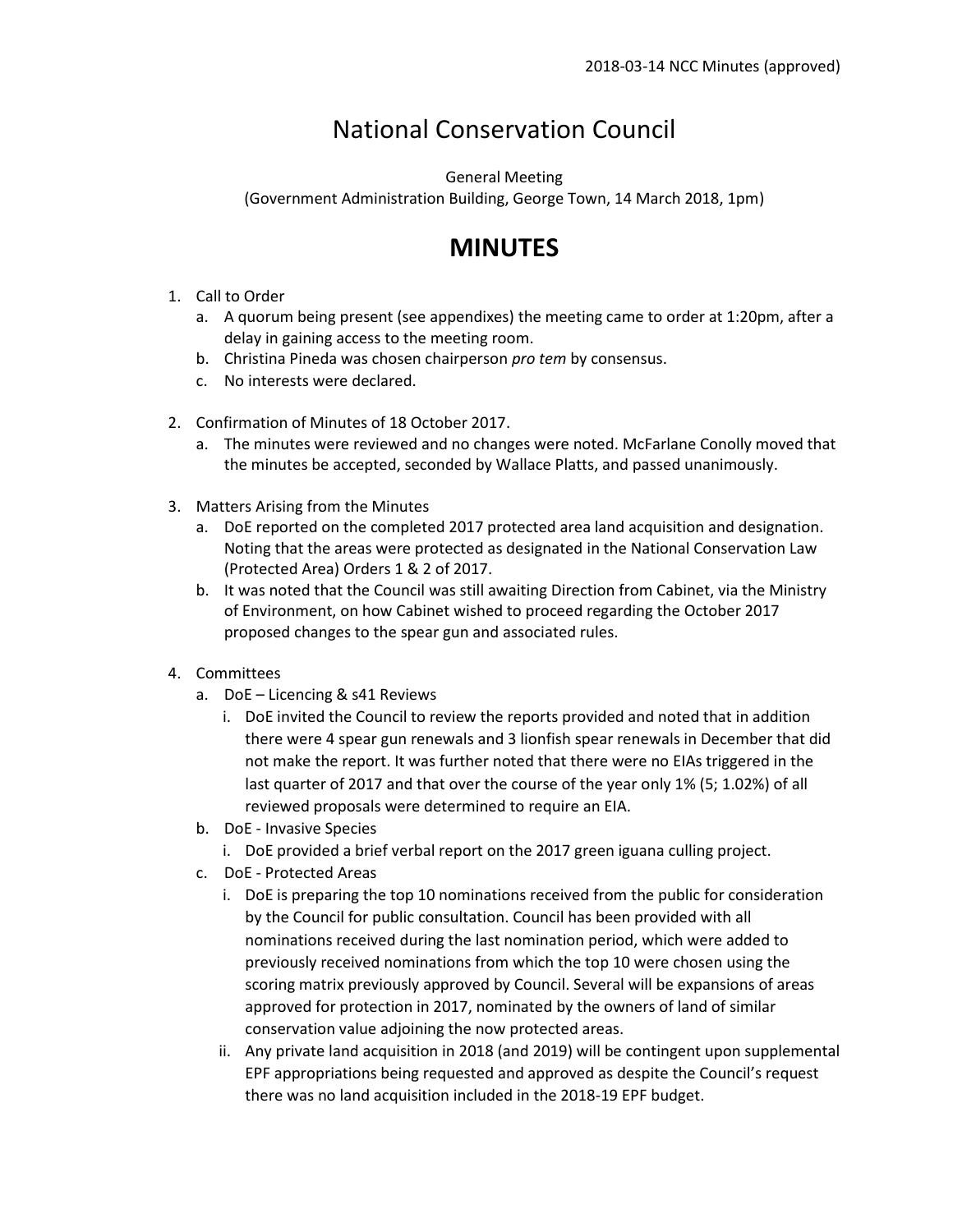- d. Climate Change Committee
	- i. The chair provided a verbal report, attached in the appendix below.
	- ii. DOE confirmed it provided a briefing paper to the MLAs who attended the Commonwealth Parliamentarians Forum.
- e. Public Education & Outreach (PEO) Committee
	- i. Website domain name to be renewed. Website content plan to be delivered to Council for review shortly.
- 5. Matters Arising at this Meeting
	- a. 2017 National Conservation Council Annual Report
		- i. An updated hardcopy of the draft report was provided to members at the meeting. Members recommended final minor edits and gave their thanks to the Secretary for preparing the report.
- 6. Ratification of General Meeting Schedule 2018
	- a. The schedule of General Meetings of the National Conservation Council for 2018 was noted and ratified.
		- i. 27 June 2018, 1pm, GAB 2024
		- ii. 19 September 2018, 1pm, GAB 2024
		- iii. 12 December 2018, 1pm, GAB 2024
- 7. Any Other Business
	- a. The seizure report for the  $4<sup>th</sup>$  quarter of 2017 was presented verbally by the DoE.

### DoE Seizure Report, 4th Quarter 2017

DoE apologises for not having the seizure report from the last quarter of 2017 available in time for the publication of the Agenda. During the quarter DoE Conservation Officers seized:

14 lobsters;

- 23 conch;
- 1 Hawaiian Sling.

The seafood was donated to the Pines, the Hawaiian Sling is in DoE's evidence lock-up and two criminal cases have been sent forwards (one was being reviewed by DPP and one was awaiting trial).

- b. DoE notified Council that they would be receiving for decision via correspondence a recommendation of no EIA for an upcoming quarry adjacent to existing quarries in Bodden Town, west of Meagre Bay Pond.
	- i. 3 years of quarrying is proposed in 6 phases of 6 months each. The area is currently classified as seasonally flooded wetlands.
	- ii. DoE and the Aggregate Advisory Committee (which includes the Water Authority, NRA, Planning & DoE) reviewed the application and feel they have enough information to review the project and make recommendations with respect to environment in general and the adjacent Meagre Bay Pond Protected Area in particular. There is no encroachment into the Protected Area and a berm is to be constructed to isolate the Meagre Bay hydrology from the quarry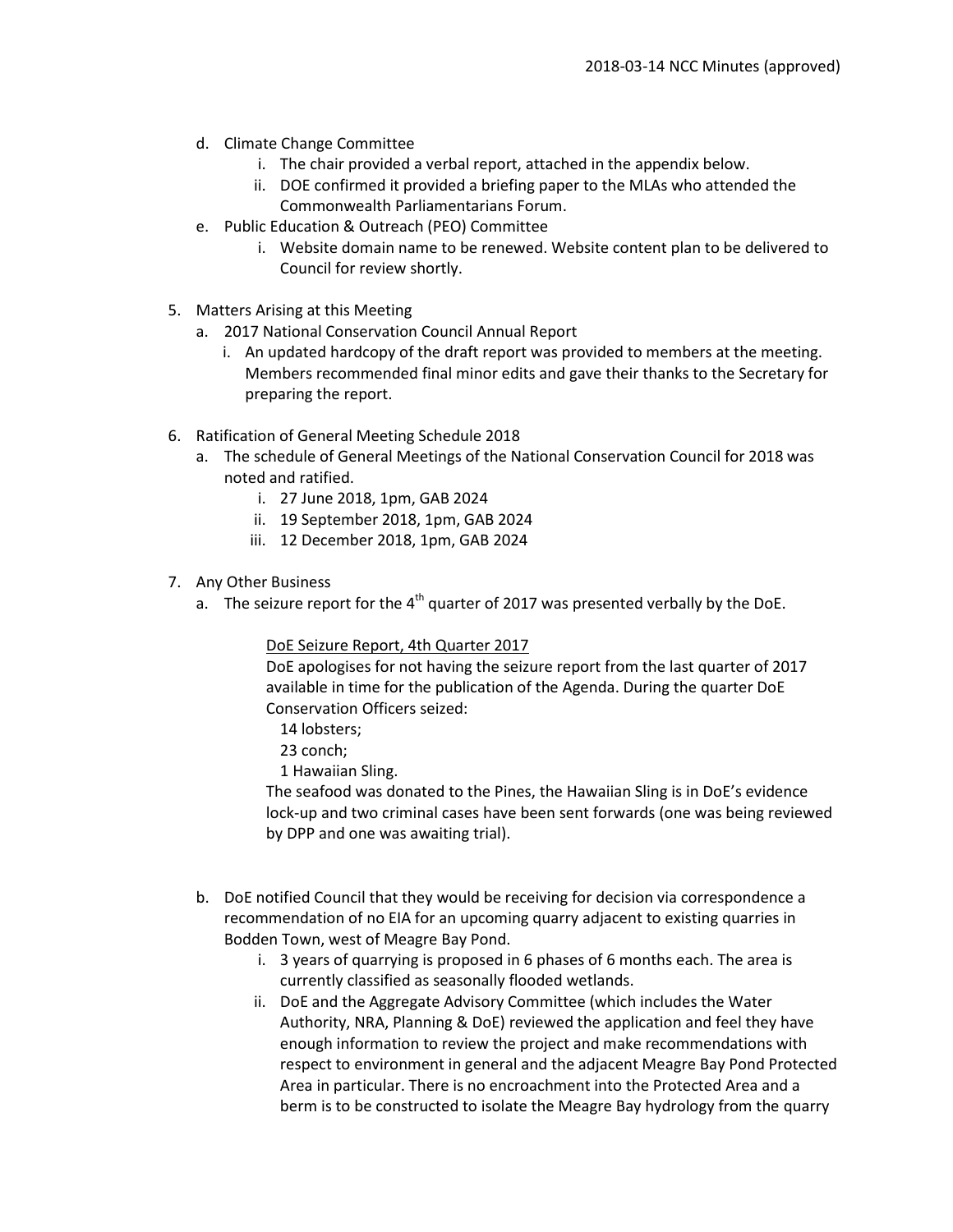during rain flood events. The access road to the quarry will be built on a berm which will help to address a similar concern with an existing quarry. Council will, through the DoE, direct if any measures are needed to protect the Protected Area if the quarry is approved by the relevant decision-making authorities.

- iii. The quarry closure plan is for a floating solar panel commercial operation, similar to the existing nearby solar operation in a defunct dry quarry. The closure plan depends on OfReg, etc., so is just a proposal at this time. The solar panel proposal is not mitigation, *per se*, (although carbon release from the removal to the wetlands will occur) but a closure plan. Quarrying, by its nature, will continue in Cayman and continue to have significant local environmental impacts, so the goal is minimising impacts, not achieving zero impact through mitigation measures.
- iv. Blasting already occurs in the area and new blasts will be mostly submerged so impact to the adjoining environment should be minimal. Blasting is under the regulation of the National Roads Authority. Indirect impacts at the processing site will be minimised by using an existing (already impacted) quarry site. Council will be kept abreast of mitigation measures, etc.
- v. Council noted that this approval is another deviation from the CH2MHill recommendation of wetlands as non-quarry areas but is in keeping with the goal of reducing impacts to new areas and in keeping with the recommendation to quarry deeper (which is possible in this area as borne out by previous testing in the area). It is hard to keep abreast of quarry and aggregate demand growth. The latter is unknown and the former relies on aerial photos every few years. DoE confirmed that the updated aerial photographic series is still pending.
- vi. The Development Plan Review should include Aggregate Demand/Reserve & Quarry Zones, to proceed in an informed manner. It should also consider eventual importation of aggregate as a primary source of material.
- vii. Despite misinformed public comments the Conservation Council and Department of Environment are clearly not stopping or even curtailing development and indeed because of knowledge within the DoE and other regulatory agencies could save the developer the cost of an EIA while giving the country the benefit of national environmental oversite of the proposal.
- c. The Ministry is exploring, with Cabinet guidance, options for appointing new Council members to replace those that have retired and will consider recommendations from the Council next, if needed.
- d. Turtle Friendly Lighting training & demonstration workshops are scheduled for March 19-21.
	- i. Lighting is currently a major threat to nesting and especially hatchling turtles. The focus is on areas with the most misdirections.
	- ii. Workshops will be free to professionals and will be run by persons from Florida who do this type of work for the State and NGOs. Government staff will be trained to review plans.
	- iii. Uptake of this training opportunity has been adequate. These are technical training workshops for design/build/regulate professionals. Properties in the target zone are being invited to attend. Properties will pay part of the upgrade costs (with the rest made up from the EPF) as part of a pilot project, which is currently going through the procurement process.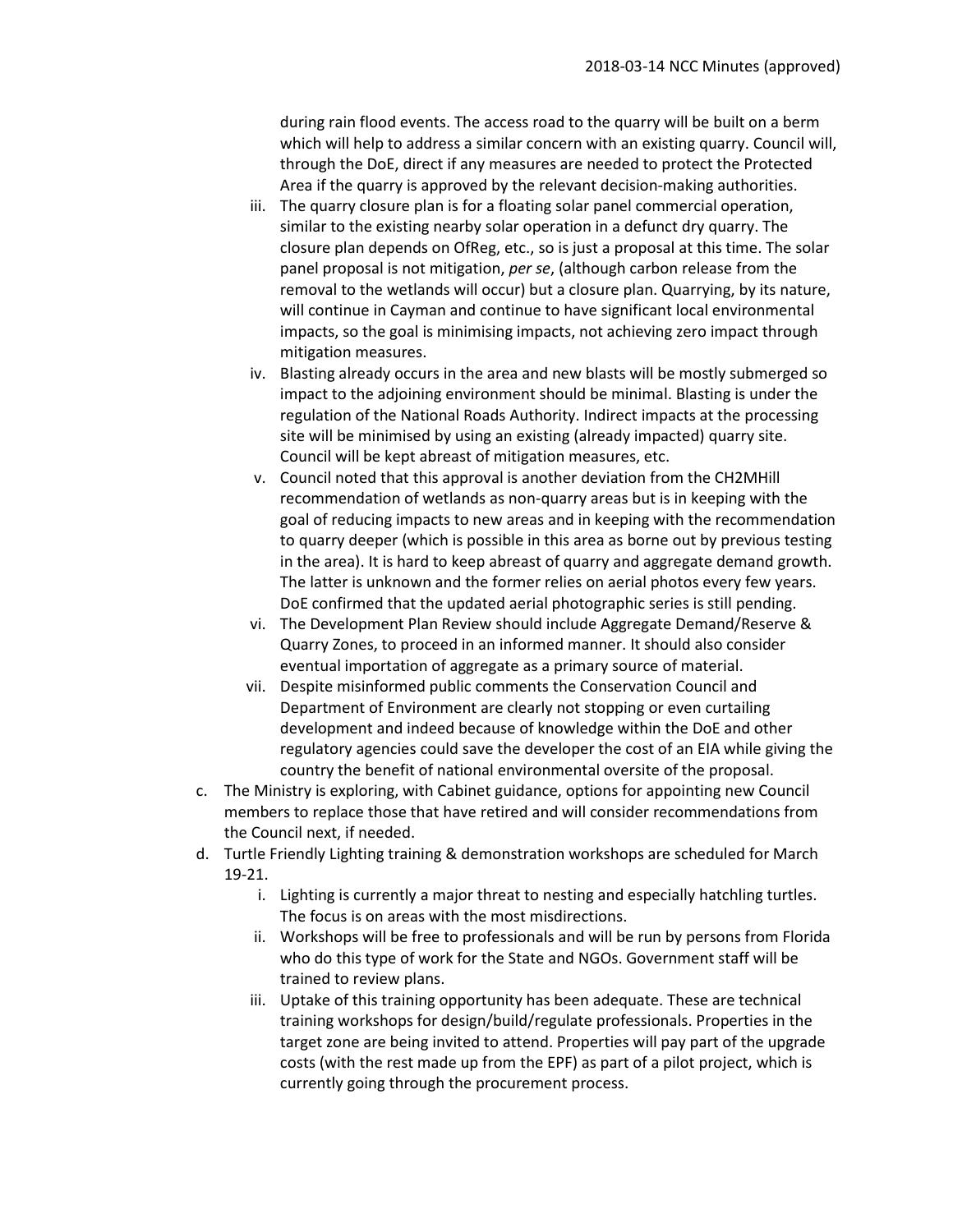- 8. Adjournment
	- a. There being no other business the meeting was adjourned at 2:30pm.
- 9. Attendance Appendix

| <b>Council Member</b>    | 14 March<br>2018         | Representation                                           |
|--------------------------|--------------------------|----------------------------------------------------------|
|                          | $\overline{\phantom{0}}$ | Bodden Town                                              |
| Davy Ebanks              | Sick                     | West Bay and Marine Conservation                         |
| Lisa Hurlston-McKenzie   | Present                  | George Town and Sustainable Development & Climate Change |
| <b>McFarlane Conolly</b> | Present                  | East End and Sustainable Development                     |
|                          |                          | North Side                                               |
| <b>Wallace Platts</b>    | Present                  | Sister Islands and Terrestrial Biodiversity              |
|                          | Present                  | National Trust for the Cayman Islands                    |
| Christina Pineda         | (Chair)                  |                                                          |
| Patricia Bradley         | Injured                  | Avifauna & Biodiversity                                  |
| <b>Fred Burton</b>       | Present                  | <b>Terrestrial Biodiversity</b>                          |
| <b>Adrian Estwick</b>    | Present                  | Director of Agriculture                                  |
| Haroon Pandohie          |                          | Director of Planning                                     |
| Colleen Stoetzel         | Apologies                | Planning Officer, representing the Director of Planning  |
| Gina Ebanks-Petrie       | Present                  | Director of Environment                                  |
| <b>Timothy Austin</b>    | Present                  | DoE Deputy, Research                                     |
|                          |                          |                                                          |
| John Bothwell            | Present                  | Secretary                                                |

10. Appendix: Climate Change Committee Report

### **Report by the Chair of NCC Climate Change Committee General Meeting March 14, 2018**

- 1. National Energy Policy Review
	- Implementation of the *National Energy Policy 2017-2037* per its Implementation Plan is expected to commence shortly. As a member of the implementation committee, the DOE can continue to feed input from the NCC into this process.
- 2. Climate Change Policy
	- Update of the draft 2011 CCP stalled after initial review by the CCC to assess policy alignment with NEP goals and strategies. This was partly due to the change in administration and no new directive from the incoming Government to continue the process, and partly to lack of feedback on or information about other initiatives (e.g.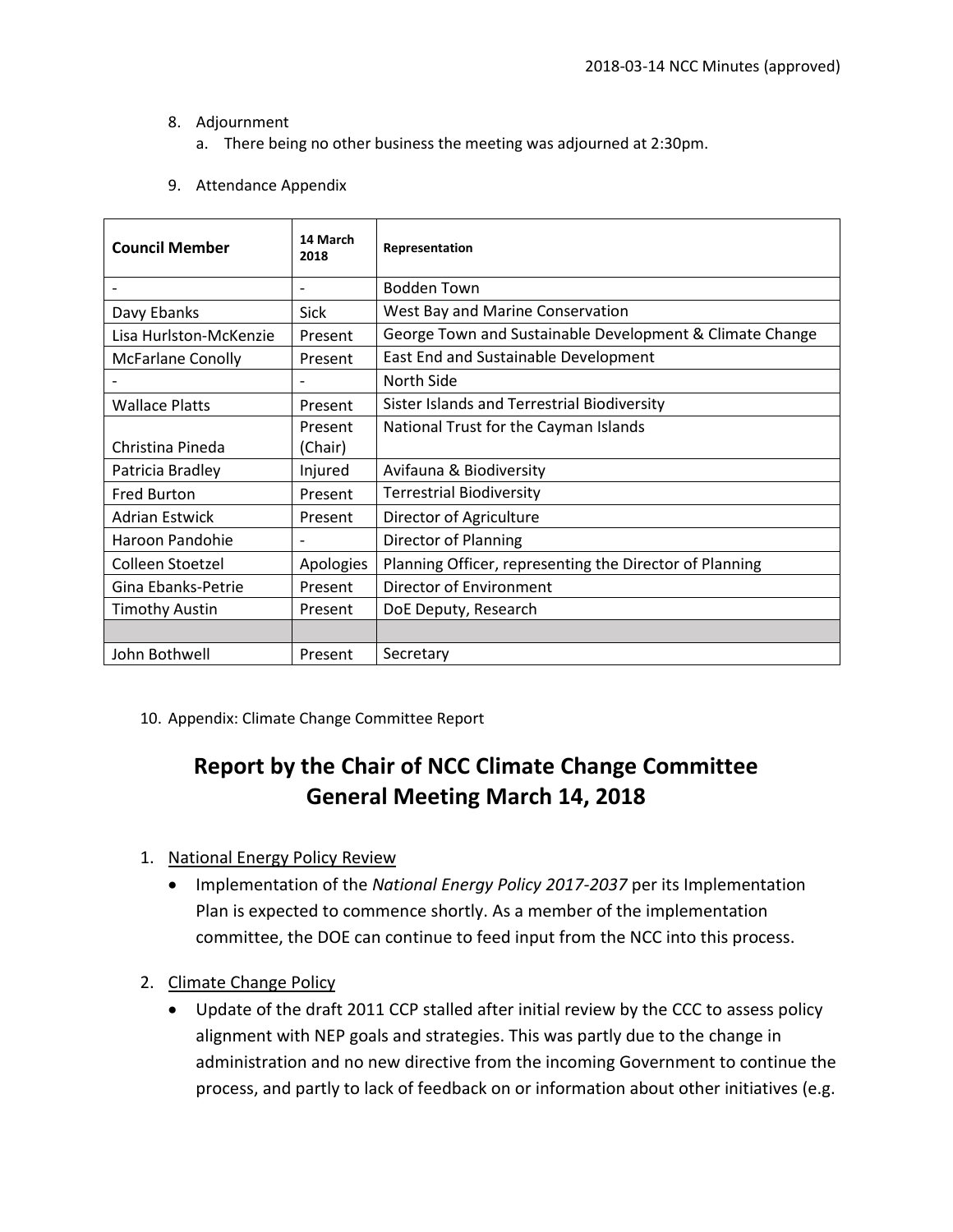roadmaps) that would have to complement this policy. Efforts by the DOE's Terrestrial Resources Unit to understand the carbon sequestration values for Grand Cayman wetlands and therefore the GHG mitigation potential of these systems is ongoing. Additionally, the DOE and CCC Chair are working with the UK GHG inventory compilers to incorporate emissions and removals from Cayman Islands' land use sectors into future inventories. This improvement in conjunction with understanding both the adaptation and mitigation roles of the recent terrestrial protected areas should facilitate more targeted policy measures in a revised CCP.

#### 3. Climate Addendum/JMC Environmental Roadmap

 It has been over two years since the initial proposal of a Climate Addendum to the Environment Charter and submission to the DOE of climate change and energy sections to Environmental Roadmap previously established under the Joint Ministerial Council framework. The CCC has received no response on either suggestion.

### 4. Other Activities by Government

- Minister Joey Hew and his Ministry staff attended the  $3^{rd}$  Summit of EU Overseas Countries and Territories Energy Ministers in December 2017 at which the OCT Sustainable Energy Roadmap and other OCTA-related renewable energy initiatives (e.g. climate change and sustainable energy sub-sectors under  $11<sup>th</sup>$  EDF thematic programme) were reaffirmed. Among the common conclusions is exploring "concrete opportunities for OCTs to be used as testing and early roll-out test grounds of infrastructures and management systems for demonstration projects and capacity building in the OCTs." The DOE did not have any information on whether the Cayman Islands would be included as a testing ground and how, if any, these discussions would affect the implementation of the NEP (or its next review cycle) or the CCP update.
- MLA Kenneth Bryan proposed and received support for the establishment of a climate change council at the Commonwealth Parliamentarians Forum held in London in February 2018. The proposed council would: collect data, monitor and track natural disasters and catastrophic events connected to or caused by climate change, and provide research, technical assistance and advice on and raise awareness of preparedness for natural disasters affecting Commonwealth member states. It is unclear how this body will interact with existing regional weather, disaster or climate change organisations with similar mandates, such as the Caribbean Community Climate Change Centre (CCCCC) based in Belize, from whom the Cayman Islands received significant technical assistance through the UK Government (DfID/DEFRA) since 2004 with the formulation of the draft CCP and